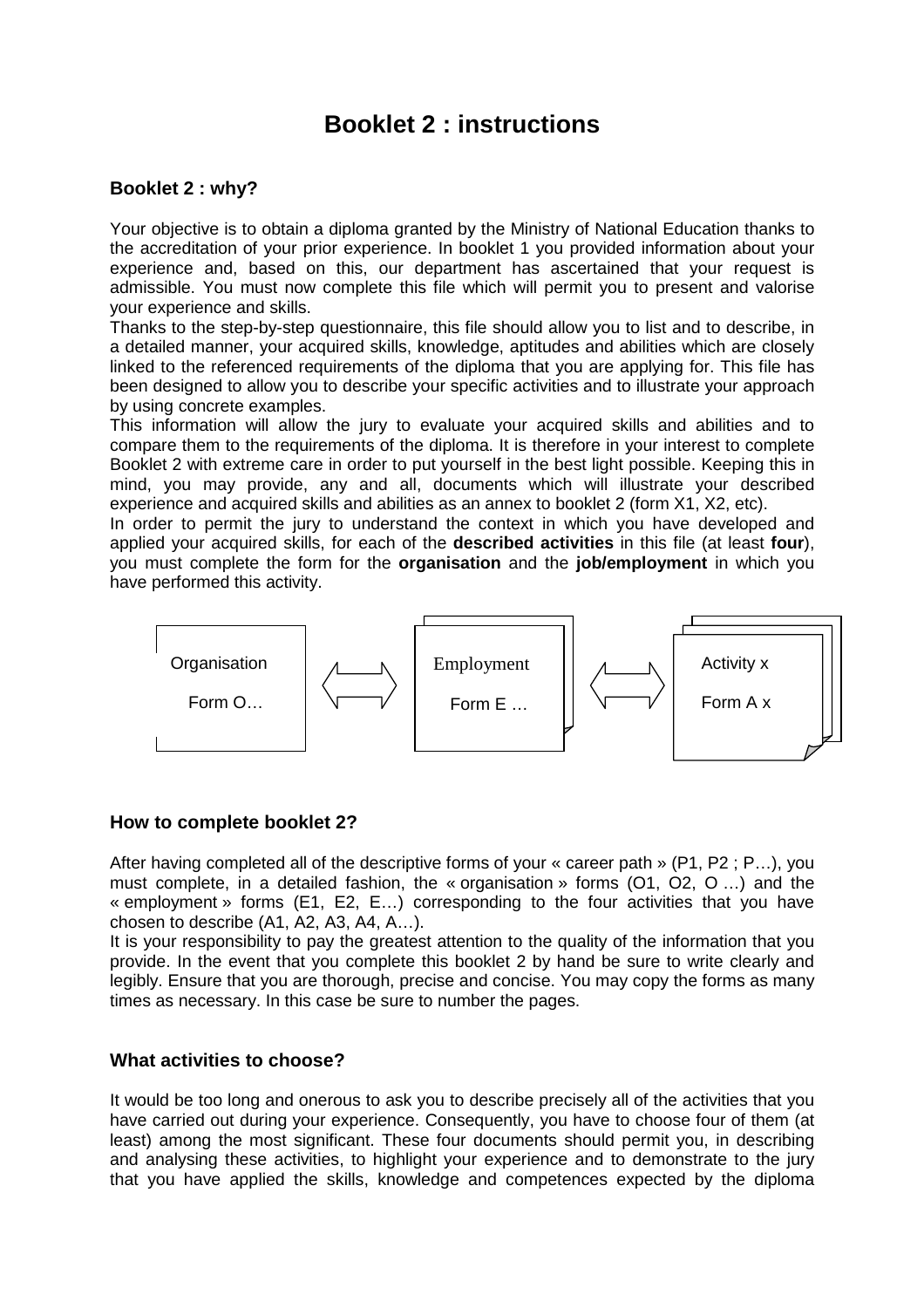applied for. In order to choose your activities well, we advise you to carefully consult the reference documentation of the diploma. You may photocopy the forms in this booklet 2 as many times as necessary in order to be as complete and precise as possible. (Please don't forget to number them!)

You are free to write as much as is necessary for your answers, the space between questions is simply provided as a guide.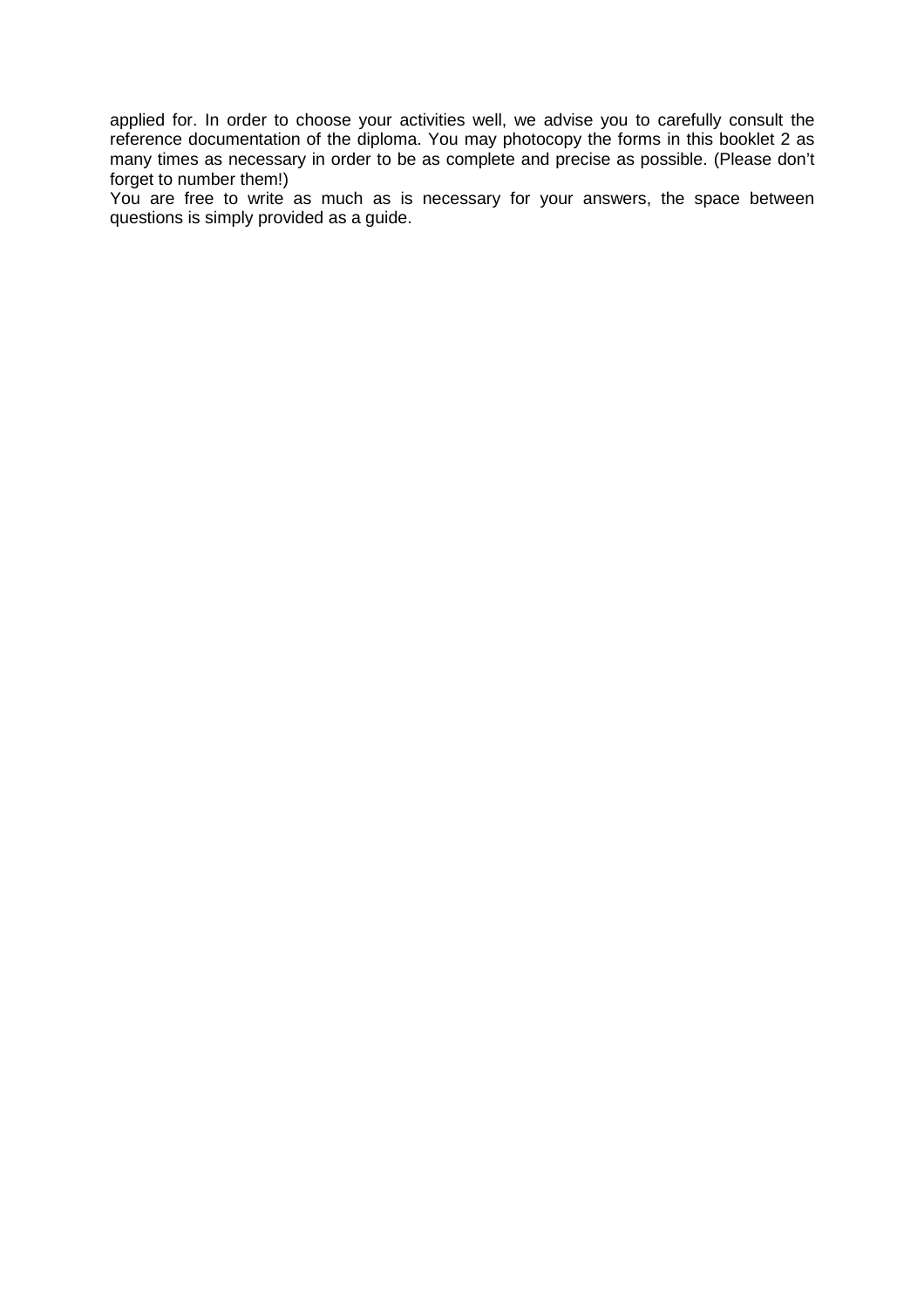

# **Glossary:**

Acquired skills : totality of knowledge (experience, know-how and inter-personal skills) that a person demonstrates the perfect command of, in an activity, be it professional, social or learning.

- Activity: the ensemble of complementary tasks necessary to accomplish one or more functions.
- Aptitude : manner to indicate the potential of an individual with respect to a task or an activity.
- Capacité : disposition ou faculté permettant à une personne d'accomplir une tâche ou une activité.

Compétence : ensemble de savoirs (connaissances, tours de main, comportement, etc) en action pour réaliser une tâche ou une activité.

Comportement : manière d'être et de se comporter (savoir-être).

Emploi : place occupée dans une organisation correspondant à des activités, des objectifs et des missions.

Expérience : activités, situations, problèmes, faits et rencontres vécus par un individu qu'il est capable de formaliser et d'analyser.

Niveaux de qualification : ils sont au nombre de cinq. Employé qualifié pour le niveau V ; Technicien pour le niveau IV ; Technicien supérieur pour le niveau III ; Cadre moyen pour le niveau II et Cadre supérieur pour le niveau I.

Organisation : groupement de moyens humains, matériels et financiers pour remplir certaines fonctions et atteindre certains buts (entreprise, société, association, artisan, administration, etc).

Référentiel : document officiel qui fait l'inventaire des savoirs et compétences ainsi que les activités professionnelles visées exigés pour l'obtention du diplôme.

Requis : ensemble des savoirs (connaissances, savoir-faire et savoir-être) attendus d'un titulaire du diplôme.

Tâche : élément de l'activité qui s'effectue avec des ressources, dans des conditions de réalisation et avec un niveau de performance attendu.